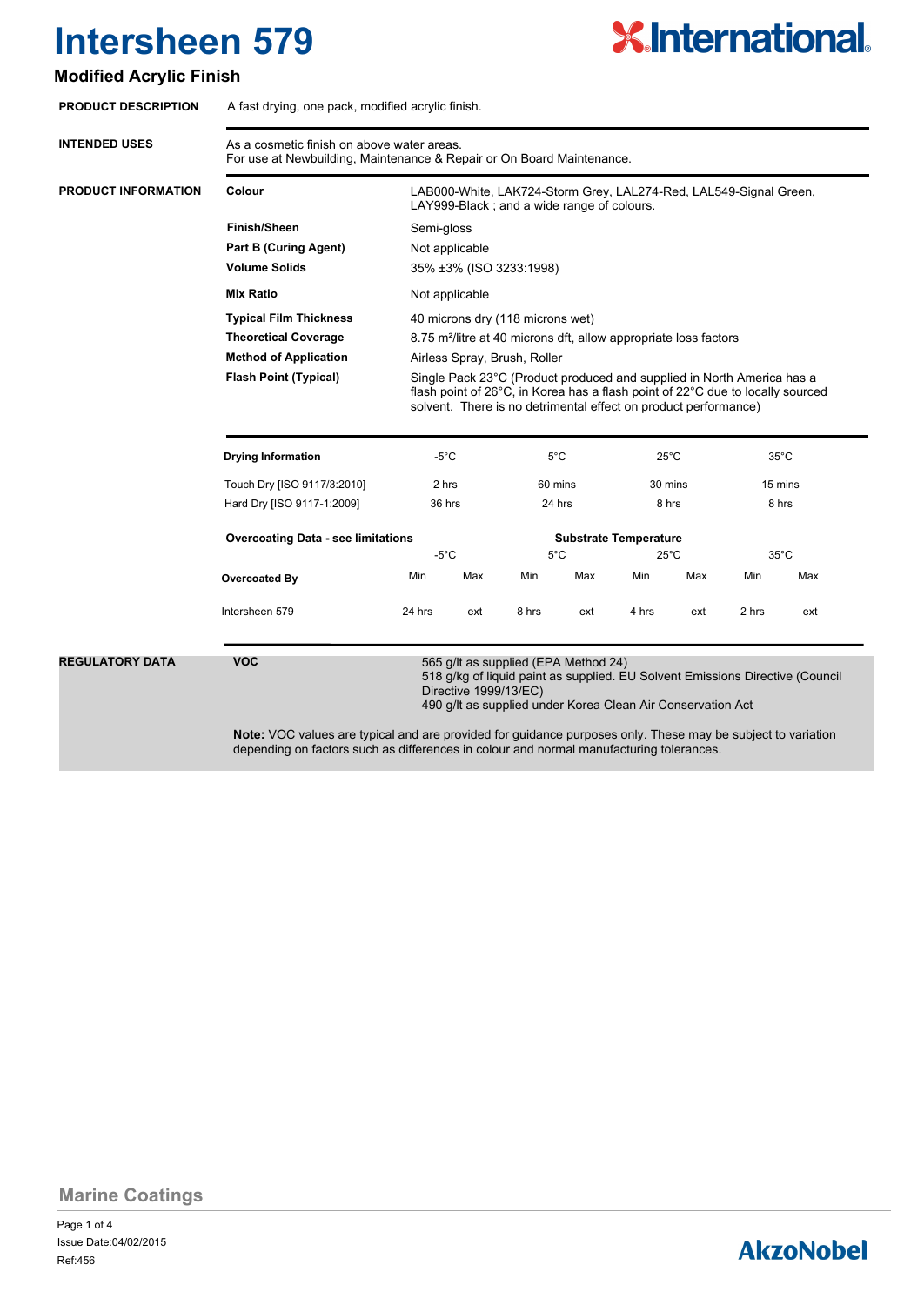

### **Modified Acrylic Finish**

| <b>SYSTEMS AND</b>   |  |
|----------------------|--|
| <b>COMPATIBILITY</b> |  |

Intersheen 579 should only be applied over recommended anticorrosive primers. The primer to be used will depend upon vessel area and application location. Typical primers include:

Intergard 263 (as a tiecoat) Interprime 198 Intertuf 203 Interstores Epoxy Primer

Alternative primers may be used, depending upon region. Consult International Paint. Consult your International Paint representative for the system best suited for the surfaces to be protected.

**SURFACE PREPARATIONS**

### Use in accordance with the standard Worldwide Marine Specifications.

All surfaces to be coated should be clean, dry and free from contamination. High pressure fresh water wash or fresh water wash, as appropriate, and remove all oil or grease, soluble contaminants and other foreign matter in accordance with SSPC-SP1 solvent cleaning.

#### **NEWBUILDING/MAJOR REFURBISHMENT**

Intersheen 579 should always be applied over a recommended primer coating scheme. The primer surface should be dry and free from all contamination, and Intersheen 579 must be applied within the overcoating intervals specified (consult the relevant product data sheet).Areas of breakdown, damage etc., should be prepared to the specified standard (e.g. Sa2½ (ISO 8501-1:2007) and primed prior to the application of Intersheen 579

#### **REPAIR/OBM**

Intersheen 579 should always be applied over a recommended primer coating scheme. The primer surface should be dry and free from all contamination, and Intersheen 579 must be applied within the overcoating intervals specified (consult the relevant product data sheet).Areas of breakdown, damage etc., should be prepared to the specified standard (e.g. Sa2½ (ISO 8501-1:2007) and primed prior to the application of Intersheen 579 Intersheen 579 may be applied directly over aged Intersheen 579 following thorough fresh water washing and degreasing provided the coating to be overcoated is in an intact and tightly adherent condition. Loose or flaking coatings should be removed back to a firm edge and Intersheen 579 or an appropriate primer should be used to repair the area before application of the full coat.

Consult your International Paint representative for specific recommendations.

#### **NOTE**

**For use in Marine situations in North America, the following surface preparation standards can be used: SSPC-SP10 in place of Sa2½ (ISO 8501-1:2007)**

**Marine Coatings**

## **AkzoNobel**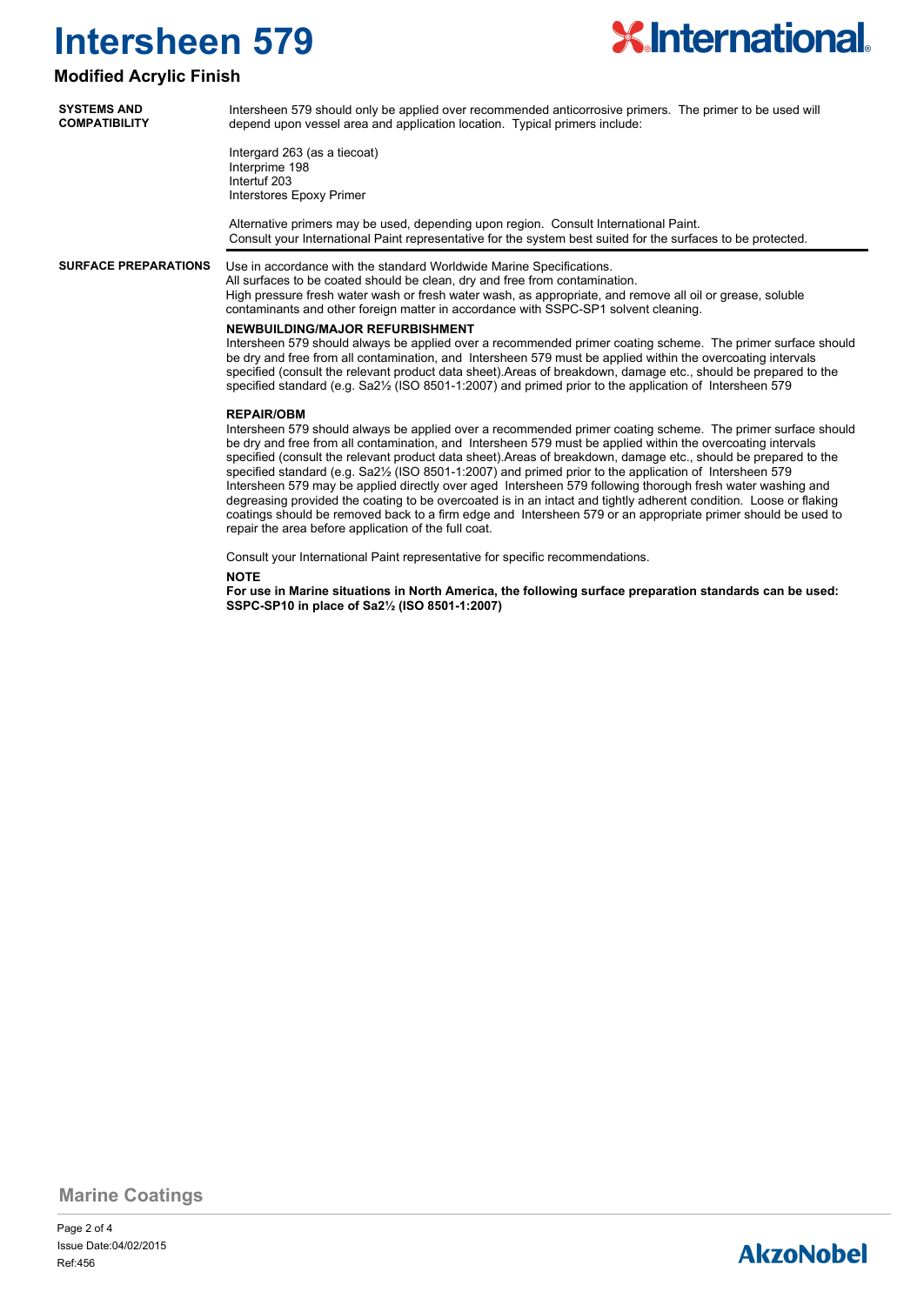

### **Modified Acrylic Finish**

| <b>APPLICATION</b>                |                                                                                                                                                                                                                                                                                                                                                                                                                                                                                                                                                                                                                                                                                                                                                                                                                                                                                                                                                                                                                                                                                |  |
|-----------------------------------|--------------------------------------------------------------------------------------------------------------------------------------------------------------------------------------------------------------------------------------------------------------------------------------------------------------------------------------------------------------------------------------------------------------------------------------------------------------------------------------------------------------------------------------------------------------------------------------------------------------------------------------------------------------------------------------------------------------------------------------------------------------------------------------------------------------------------------------------------------------------------------------------------------------------------------------------------------------------------------------------------------------------------------------------------------------------------------|--|
| <b>Mixing</b>                     | This material is a one pack coating and should always be mixed thoroughly with a power agitator before<br>application.                                                                                                                                                                                                                                                                                                                                                                                                                                                                                                                                                                                                                                                                                                                                                                                                                                                                                                                                                         |  |
| <b>Thinner</b>                    | Not recommended. Use International GTA007 only in exceptional circumstances. DO NOT thin more than<br>allowed by local environmental legislation.                                                                                                                                                                                                                                                                                                                                                                                                                                                                                                                                                                                                                                                                                                                                                                                                                                                                                                                              |  |
| <b>Airless Spray</b>              | Recommended<br>Tip Range 0.38-0.53 mm (15-21 thou)<br>Total output fluid pressure at spray tip not less than 176 kg/cm <sup>2</sup> (2500 p.s.i.)                                                                                                                                                                                                                                                                                                                                                                                                                                                                                                                                                                                                                                                                                                                                                                                                                                                                                                                              |  |
| <b>Conventional Spray</b>         | Application by conventional spray is not recommended.                                                                                                                                                                                                                                                                                                                                                                                                                                                                                                                                                                                                                                                                                                                                                                                                                                                                                                                                                                                                                          |  |
| Brush                             | Application by brush is recommended for small areas only. Multiple coats may be required to achieve specified<br>film thickness.                                                                                                                                                                                                                                                                                                                                                                                                                                                                                                                                                                                                                                                                                                                                                                                                                                                                                                                                               |  |
| Roller                            | Application by roller is recommended for small areas only. Multiple coats may be required to achieve specified<br>film thickness.                                                                                                                                                                                                                                                                                                                                                                                                                                                                                                                                                                                                                                                                                                                                                                                                                                                                                                                                              |  |
| <b>Cleaner</b>                    | International GTA007                                                                                                                                                                                                                                                                                                                                                                                                                                                                                                                                                                                                                                                                                                                                                                                                                                                                                                                                                                                                                                                           |  |
| <b>Work Stoppages and Cleanup</b> | Thoroughly flush all equipment with GTA007. All unused material should be stored in tightly closed containers.<br>Partially filled containers may show surface skinning and/or a viscosity increase of the material after storage.<br>Material should be filtered prior to use.                                                                                                                                                                                                                                                                                                                                                                                                                                                                                                                                                                                                                                                                                                                                                                                                |  |
| Welding                           | In the event welding or flame cutting is performed on metal coated with this product, dust and fumes will be<br>emitted which will require the use of appropriate personal protective equipment and adequate local exhaust<br>ventilation. In North America do so in accordance with instruction in ANSI/ASC Z49.1 "Safety in Welding and<br>Cutting."                                                                                                                                                                                                                                                                                                                                                                                                                                                                                                                                                                                                                                                                                                                         |  |
| <b>SAFETY</b>                     | All work involving the application and use of this product should be performed in compliance with all<br>relevant national Health, Safety & Environmental standards and regulations.                                                                                                                                                                                                                                                                                                                                                                                                                                                                                                                                                                                                                                                                                                                                                                                                                                                                                           |  |
|                                   | Prior to use, obtain, consult and follow the Material Safety Data Sheet for this product concerning health<br>and safety information. Read and follow all precautionary notices on the Material Safety Data Sheet and<br>container labels. If you do not fully understand these warnings and instructions or if you can not strictly<br>comply with them, do not use this product. Proper ventilation and protective measures must be provided<br>during application and drying to keep solvent vapour concentrations within safe limits and to protect<br>against toxic or oxygen deficient hazards. Take precautions to avoid skin and eye contact (ie. gloves,<br>goggles, face masks, barrier creams etc.) Actual safety measures are dependant on application methods<br>and work environment.<br><b>EMERGENCY CONTACT NUMBERS:</b><br>USA/Canada - Medical Advisory Number 1-800-854-6813<br>Europe - Contact (44) 191 4696111. For advice to Doctors & Hospitals only contact (44) 207 6359191<br>China - Contact (86) 532 83889090<br>R.O.W. - Contact Regional Office |  |

**Marine Coatings**